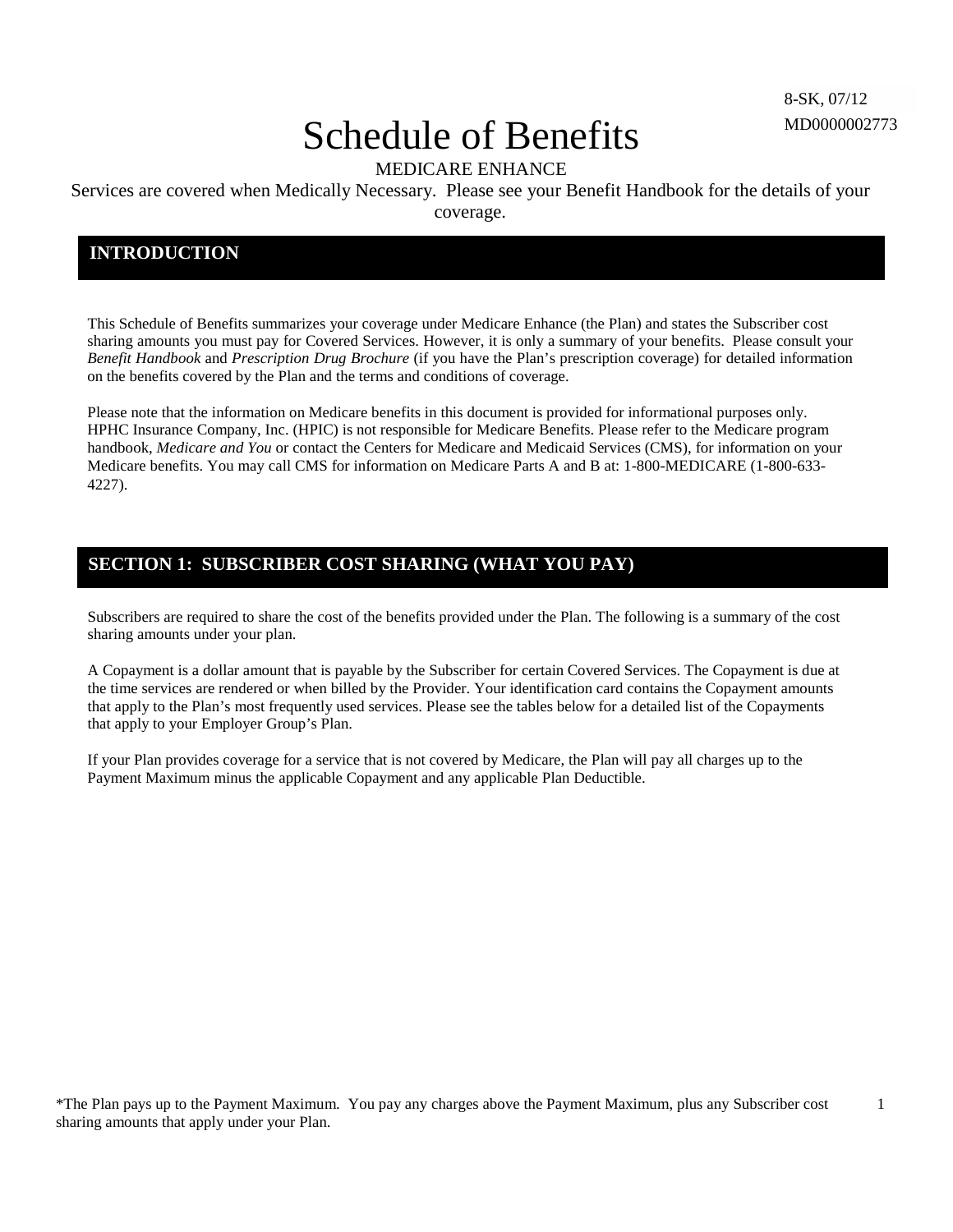### **SECTION 2: PREVENTIVE CARE SERVICES**

Medicare covers a number of preventive care services at no cost to Members. The Plan will pay the Medicare Coinsurance and Deductible amounts for Medicare covered preventive care services, if any..

Medicare coverage includes a one-time "Welcome to Medicare" physical examination received within the first 12 months a beneficiary is covered by Medicare Part B. HPHC recommends that Subscribers utilize this benefit if available. After being enrolled in Medicare Part B for one year, Medicare also covers a yearly physical exam, known as a "Wellness" visit. The first yearly physical exam must take place at least 12 months after the "Welcome to Medicare" physical examination, if a beneficiary has had one.

When specific Medicare coverage criteria are met, Medicare also provides coverage for preventive services including, but not limited to: (1) Pap tests, pelvic and breast exams; (2) Mammograms; (3) Prostate cancer screenings; (4) Diabetes screenings and (5) bone mass measurements; (6) glaucoma testing; (7) medical nutrition therapy; (8) counseling to stop smoking; (9) colorectal cancer screening, including fecal occult blood tests, flexible sigmoidoscopy, colonoscopy and barium enema examinations; and (10) immunizations for flu, pneumonia and hepatitis B. Coverage for mammograms includes a baseline mammogram for women between ages 35 and 39 and an annual mammogram for women 40 years of age and older.

Please refer to Section III. D.2. of your Benefit Handbook for detailed information on additional preventive care services covered by the Plan. Please consult with your doctor and refer to the Medicare publication, *Medicare and You,* for additional information on preventive care services that may benefit you.

### **SECTION 3: COVERAGE OUTSIDE OF THE UNTED STATES**

Your Plan provides limited coverage for Subscribers traveling outside of the United States. Please refer to Section III.D.3 of your Benefit Handbook for the details of your coverage.\*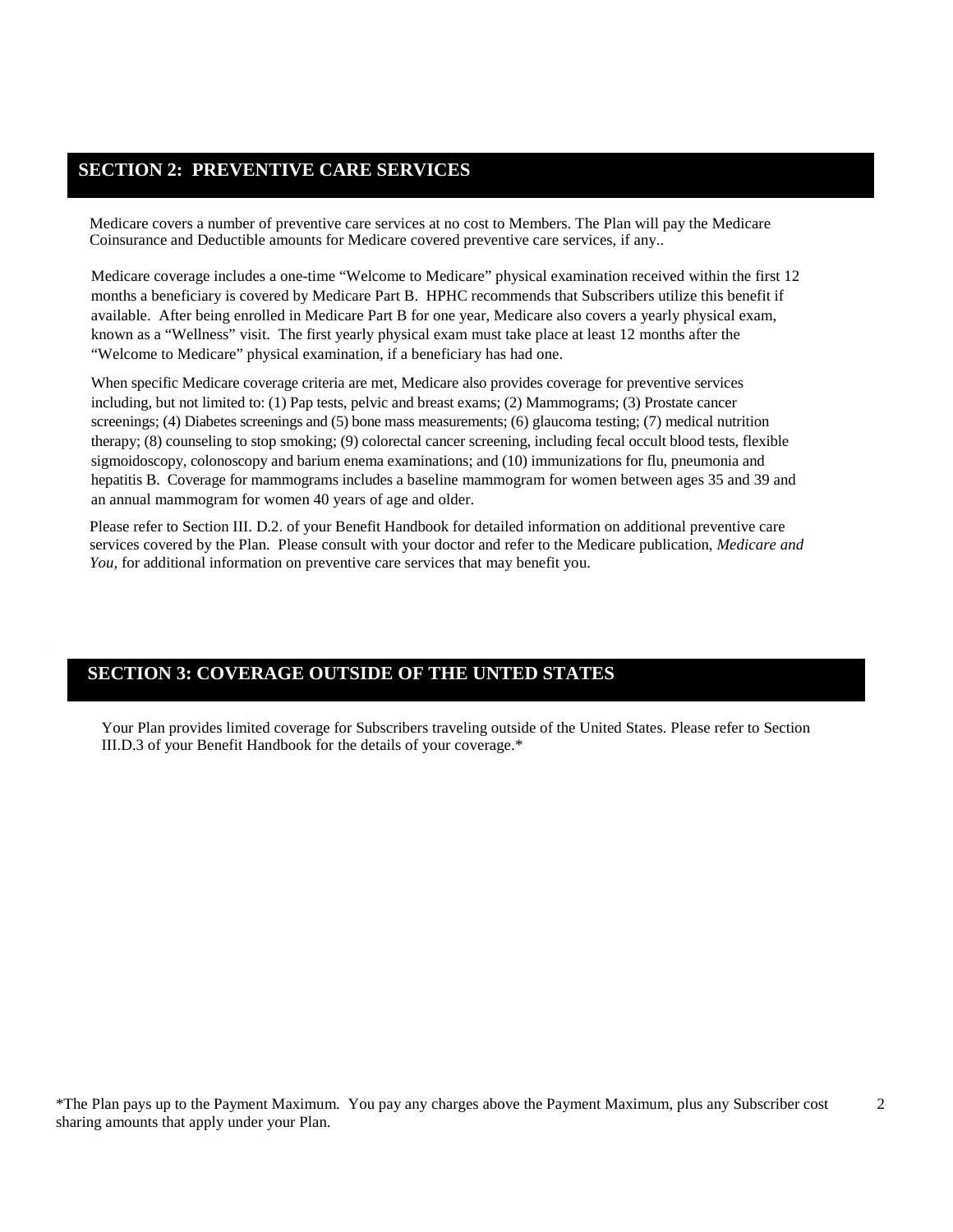# **SECTION 4: INPATIENT SERVICES**

| <b>Service</b>                                                                                                                                                                                   | <b>Medicare Parts A or B Pays:</b><br>(if a Medicare covered service) | <b>Medicare Enhance Pays: *</b>                                | You Pay: *   | Page** |
|--------------------------------------------------------------------------------------------------------------------------------------------------------------------------------------------------|-----------------------------------------------------------------------|----------------------------------------------------------------|--------------|--------|
| Hospital Care (including acute,<br>rehabilitation and psychiatric<br>hospitalizations)<br>Days 1-60 in Benefit Period                                                                            | All but Medicare Deductible<br>amount                                 | Medicare Deductible<br>amounts                                 | No Copayment | 9      |
| Days 61-90 in Benefit Period                                                                                                                                                                     | All but Medicare Coinsurance<br>amounts                               | Medicare Coinsurance<br>amounts                                | No Copayment | 9      |
| Up to 60 Lifetime Reserve Days<br>(if any)                                                                                                                                                       | All but Reserve Days Daily<br>Coinsurance amounts                     | Medicare Lifetime Reserve<br>Days Daily Coinsurance<br>amounts | No Copayment | 9      |
| After your 60 Lifetime Reserve Days<br>are exhausted your Plan covers<br>unlimited days                                                                                                          | Nothing                                                               | All charges to the extent<br><b>Medically Necessary</b>        | No Copayment | 9      |
| <b>Rehabilitation Hospital Care</b><br>After your 60 Lifetime Reserve Days<br>are exhausted: Benefits are provided<br>up to 100 days per calendar year for<br>Medically Necessary rehabilitation | Nothing                                                               | All charges                                                    | No Copayment | 9      |

\*The Plan pays up to the Payment Maximum. You pay any charges above the Payment Maximum, plus any Subscriber cost 3 sharing amounts that apply under your Plan.

<sup>\*\*</sup> Page numbers refer to your Medicare Enhance Benefit Handbook.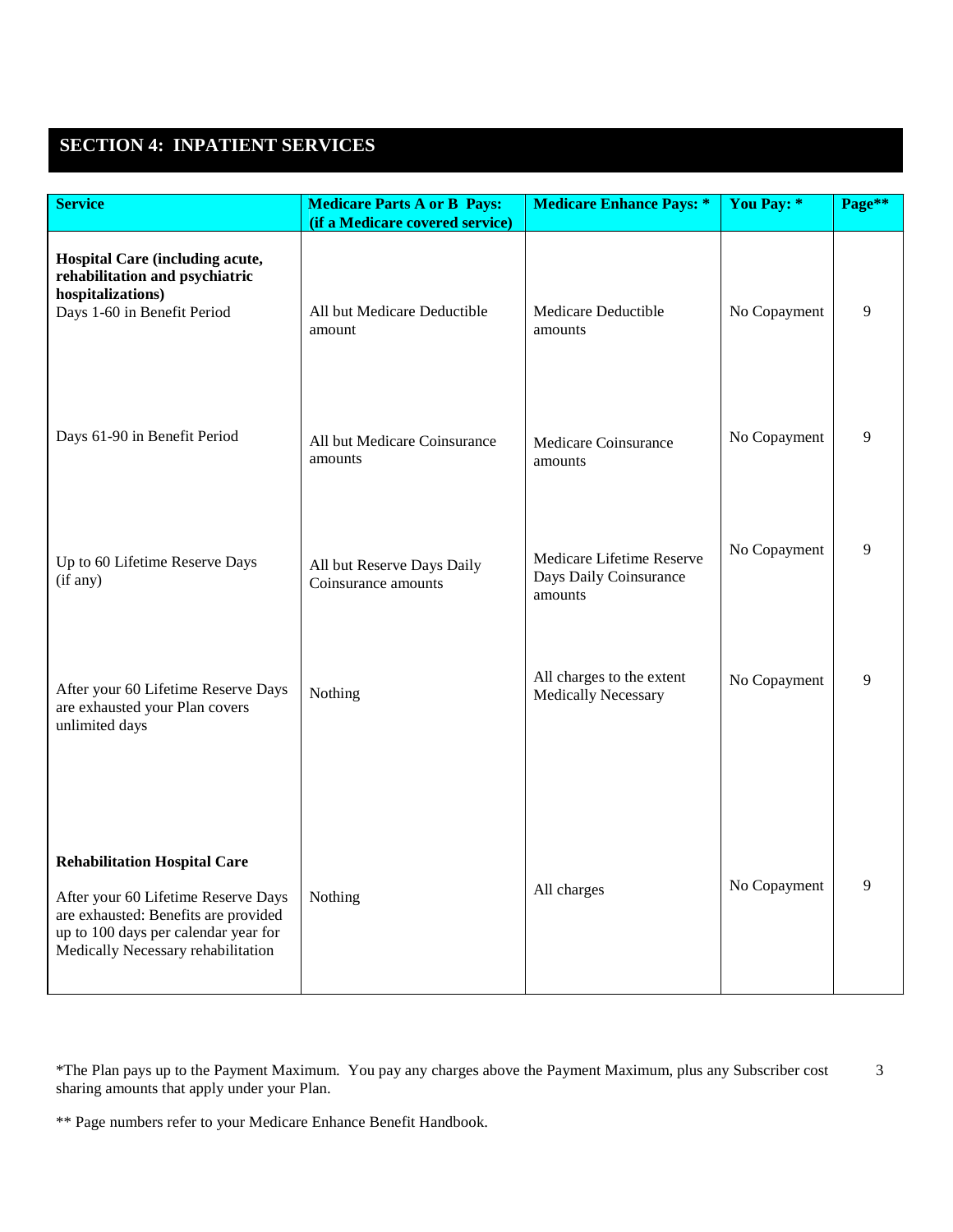| <b>Service</b>                                                                  | <b>Medicare Parts A or B</b>                                           | <b>Medicare Enhance Pays: *</b>                | You Pay: *   | Page** |
|---------------------------------------------------------------------------------|------------------------------------------------------------------------|------------------------------------------------|--------------|--------|
|                                                                                 | Pays:<br>(if a Medicare covered                                        |                                                |              |        |
|                                                                                 | service)                                                               |                                                |              |        |
| <b>Skilled Nursing Facility Care</b><br>(SNF)                                   |                                                                        |                                                |              |        |
| Days 1-20                                                                       | Medicare allowable<br>amount                                           | Nothing                                        | No Copayment | 10     |
| Days 21-100                                                                     | Medicare allowable<br>amount minus SNF<br>Daily Coinsurance<br>amounts | The Medicare SNF Daily<br>Coinsurance amounts  | No Copayment | 10     |
| Days $100 +$                                                                    | Nothing                                                                | Nothing                                        | All Charges  | 10     |
| <b>Religious Nonmedical Health</b><br><b>Care</b> Institutions                  | Covered less Medicare<br>Deductible and<br>Coinsurance amounts         | Medicare Deductible and<br>Coinsurance amounts | No Copayment | 10     |
| <b>Physician and Other</b><br><b>Professionals (inpatient</b><br>services only) | Covered less Medicare<br>Deductible and<br>Coinsurance amounts         | Medicare Deductible and<br>Coinsurance amounts | No Copayment | 10     |
| <b>Blood Transfusions</b>                                                       |                                                                        |                                                |              |        |
| First 3 pints of blood per<br>calendar year                                     | Nothing                                                                | Medicare Blood Deductible                      | No Copayment | 9      |
| Beyond 3 pints per calendar year                                                | Covered less Medicare<br>Deductible and<br>Coinsurance amounts         | Medicare Deductible and<br>Coinsurance amounts | No Copayment | 9      |
| <b>Human Organ Transplants</b><br>(Including bone marrow<br>transplants)        | Covered less Medicare<br>Deductible and<br>Coinsurance amounts         | Medicare Deductible and<br>Coinsurance amounts | No Copayment | 9      |
|                                                                                 |                                                                        |                                                |              |        |

<sup>\*</sup>The Plan pays up to the Payment Maximum. You pay any charges above the Payment Maximum, plus any cost sharing that applies. 4

<sup>\*\*</sup> Page numbers refer to your Medicare Enhance Benefit Handbook.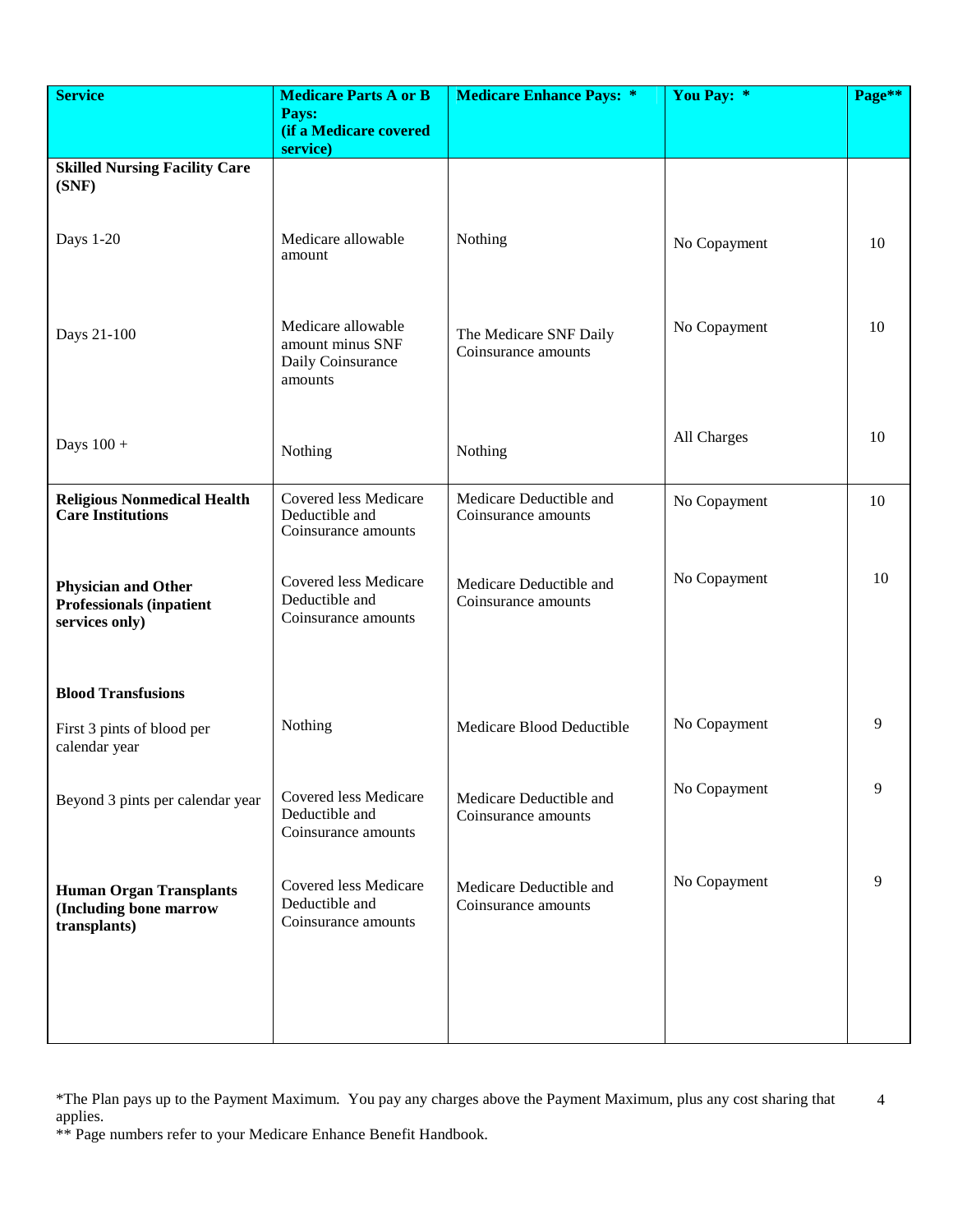# **SECTION 5: OUTPATIENT SERVICES**

| <b>Service</b>                                                                                            | <b>Medicare Parts A or B Pays:</b><br>(if a Medicare covered service) | <b>Medicare Enhance Pays: *</b>                                                      | You Pay: *   | Page** |
|-----------------------------------------------------------------------------------------------------------|-----------------------------------------------------------------------|--------------------------------------------------------------------------------------|--------------|--------|
| <b>Emergency Services</b>                                                                                 | Covered less Medicare<br>Deductible and Coinsurance<br>amounts        | Medicare Deductible and<br>Coinsurance amounts                                       | No Copayment | 10     |
| Physicians and other<br>covered Professionals<br>(including mental<br>health and substance<br>abuse care) | Covered less Medicare<br>Deductible and Coinsurance<br>amounts        | Medicare Deductible and<br>Coinsurance amounts                                       | No Copayment | 10     |
| <b>House Calls by a</b><br>physician                                                                      | Covered less Medicare<br>Deductible and Coinsurance<br>amounts        | Medicare Deductible and<br>Coinsurance amounts                                       | No Copayment | 10     |
| <b>Administration of</b><br><b>Allergy Injections</b>                                                     | Covered less Medicare<br>Deductible and Coinsurance<br>amounts        | Medicare Deductible and<br>Coinsurance amounts                                       | No Copayment | 10     |
| <b>Medical Therapies</b><br>including Outpatient<br><b>Surgery</b>                                        | Covered less Medicare<br>Deductible and Coinsurance<br>amounts        | Medicare Deductible and<br>Coinsurance amounts                                       | No.Copayment | 11     |
| <b>Chiropractic Services</b><br>Note: Very limited<br>coverage provided. See<br>your Benefit Handbook     | Covered less Medicare<br>Deductible and Coinsurance<br>amounts        | Medicare Deductible and<br>Coinsurance amounts (if<br>Medicare coverage is provided) | No Copayment | 10     |
|                                                                                                           |                                                                       |                                                                                      |              |        |
|                                                                                                           |                                                                       |                                                                                      |              |        |
|                                                                                                           |                                                                       |                                                                                      |              |        |

\*The Plan pays up to the Payment Maximum. You pay any charges above the Payment Maximum, plus any cost sharing that applies. 5

\*\* Page numbers refer to your Medicare Enhance Benefit Handbook.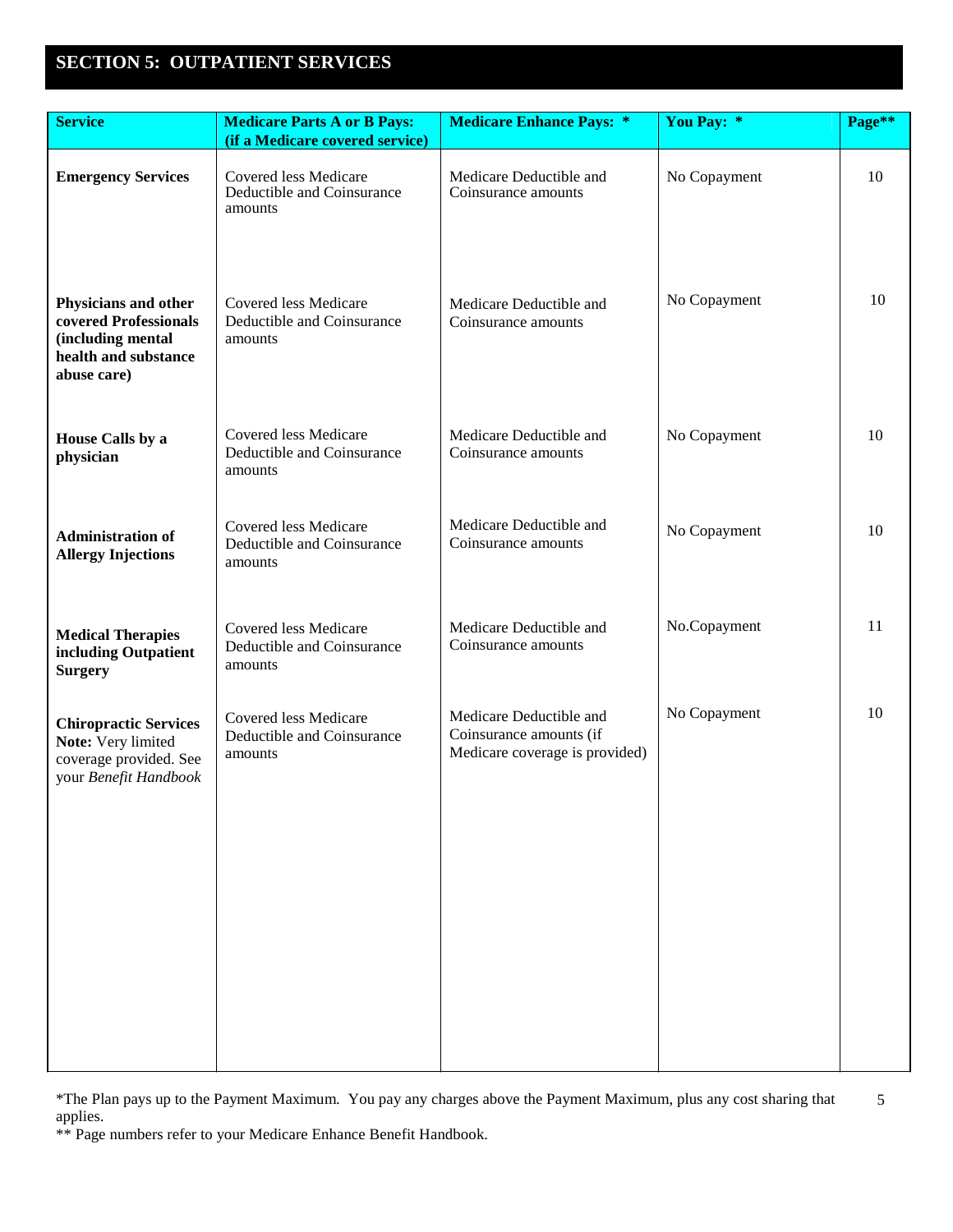| <b>Service</b>                                                                                                                    | <b>Medicare Parts A or B Pays:</b><br>(if a Medicare covered service)                                                                                                                               | <b>Medicare Enhance Pays: *</b>                                                      | You Pay: *   | Page** |
|-----------------------------------------------------------------------------------------------------------------------------------|-----------------------------------------------------------------------------------------------------------------------------------------------------------------------------------------------------|--------------------------------------------------------------------------------------|--------------|--------|
| <b>Podiatric Services</b><br>Note: Limited coverage<br>provided. See your<br><b>Benefit Handbook</b>                              | Covered less Medicare<br>Deductible and Coinsurance<br>amounts                                                                                                                                      | Medicare Deductible and<br>Coinsurance amounts (if<br>Medicare coverage is provided) | No Copayment | 10     |
| <b>Physical and</b><br><b>Occupational Therapy</b>                                                                                | Covered less Medicare<br>Deductible and Coinsurance<br>amounts                                                                                                                                      | Medicare Deductible and<br>Coinsurance amounts                                       | No Copayment | 12     |
| <b>Speech Language and</b><br><b>Hearing Services</b>                                                                             | Covered less Medicare<br>Deductible and Coinsurance<br>amounts                                                                                                                                      | Medicare Deductible and<br>Coinsurance amounts                                       | No Copayment | 12     |
| <b>Dental Care and Oral</b><br><b>Surgery Services</b><br>Note: Limited coverage<br>provided. See your<br><b>Benefit Handbook</b> | Covered less Medicare<br>Deductible and Coinsurance<br>amounts                                                                                                                                      | Medicare Deductible and<br>Coinsurance amounts (if<br>Medicare coverage is provided) | No Copayment | 13     |
| <b>Hospice Care</b><br>(including inpatient<br><b>Respite Care)</b>                                                               | 100% of the Medicare allowable<br>amount; and 95% of the cost of<br>outpatient drugs and respite care<br>(Medicare Hospice<br>Coinsurance). Benefits are<br>covered less the Medicare<br>Deductible | Medicare Deductible and the<br>Hospice Coinsurance amount                            | No Copayment | 12     |
| <b>Diagnostic Tests and</b><br><b>Procedures</b>                                                                                  | Covered less Medicare<br>Deductible and Coinsurance<br>amounts                                                                                                                                      | Medicare Deductible and<br>Coinsurance amounts                                       | No Copayment | 12     |
| <b>Ambulance</b>                                                                                                                  | <b>Covered less Medicare</b><br>Deductible and Coinsurance<br>amounts                                                                                                                               | Medicare Deductible and<br>Coinsurance amounts                                       | No Copayment | 11     |
|                                                                                                                                   |                                                                                                                                                                                                     |                                                                                      |              |        |

\*The Plan pays up to the Payment Maximum. You pay any charges above the Payment Maximum, plus any cost sharing that applies. 6

\*\* Page numbers refer to your Medicare Enhance Benefit Handbook.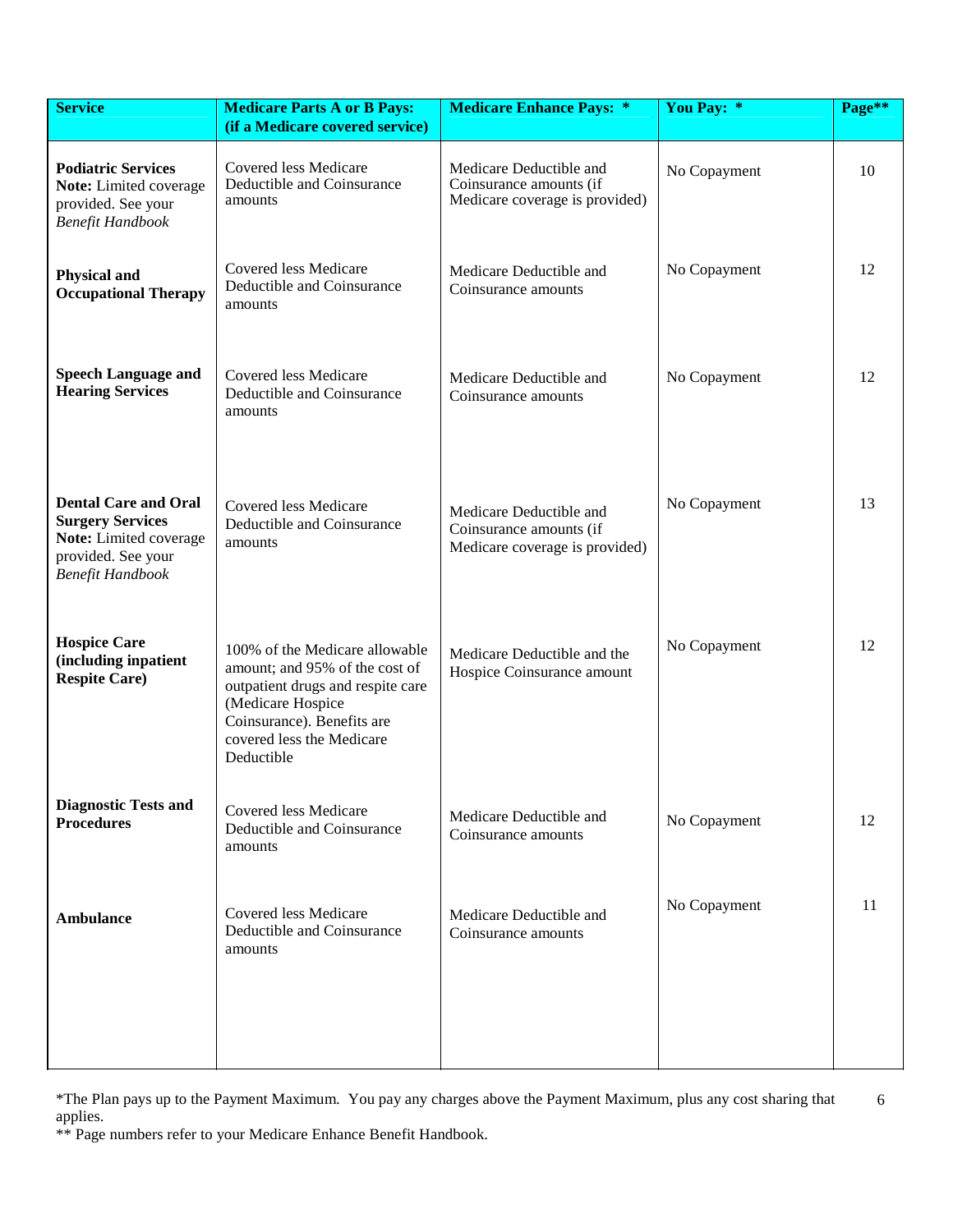| <b>Service</b>                                                                                                  | <b>Medicare Parts A or B Pays:</b><br>(if a Medicare covered service) | <b>Medicare Enhance Pays: *</b>                | You Pay: *   | Page** |
|-----------------------------------------------------------------------------------------------------------------|-----------------------------------------------------------------------|------------------------------------------------|--------------|--------|
| <b>Durable Medical</b><br><b>Equipment and</b><br><b>Prosthetic Devices</b>                                     | Covered less Medicare<br>Deductible and Coinsurance<br>amounts        | Medicare Deductible and<br>Coinsurance amounts | No Copayment | 11     |
| <b>Home Health Care</b><br><b>Services</b>                                                                      | Medicare allowable amount                                             | Nothing                                        | No Copayment | 11     |
| <b>Home Infusion</b><br><b>Therapy</b><br>Note: Very limited<br>coverage provided. See<br>your Benefit Handbook | <b>Generally None</b>                                                 | All charges minus any coverage<br>by Medicare  | No Copayment | 17     |
| <b>Kidney Dialysis</b>                                                                                          | Covered less Medicare<br>Deductible and Coinsurance<br>amounts        | Medicare Deductible and<br>Coinsurance amounts | No Copayment | 12     |
| Cardiac<br><b>Rehabilitation</b><br><b>Services</b>                                                             | Covered less Medicare<br>Deductible and Coinsurance<br>amounts        | Medicare Deductible and<br>Coinsurance amounts | No Copayment | 12     |

<sup>\*</sup>The Plan pays up to the Payment Maximum. You pay any charges above the Payment Maximum, plus any cost sharing that applies. 7

<sup>\*\*</sup> Page numbers refer to your Medicare Enhance Benefit Handbook.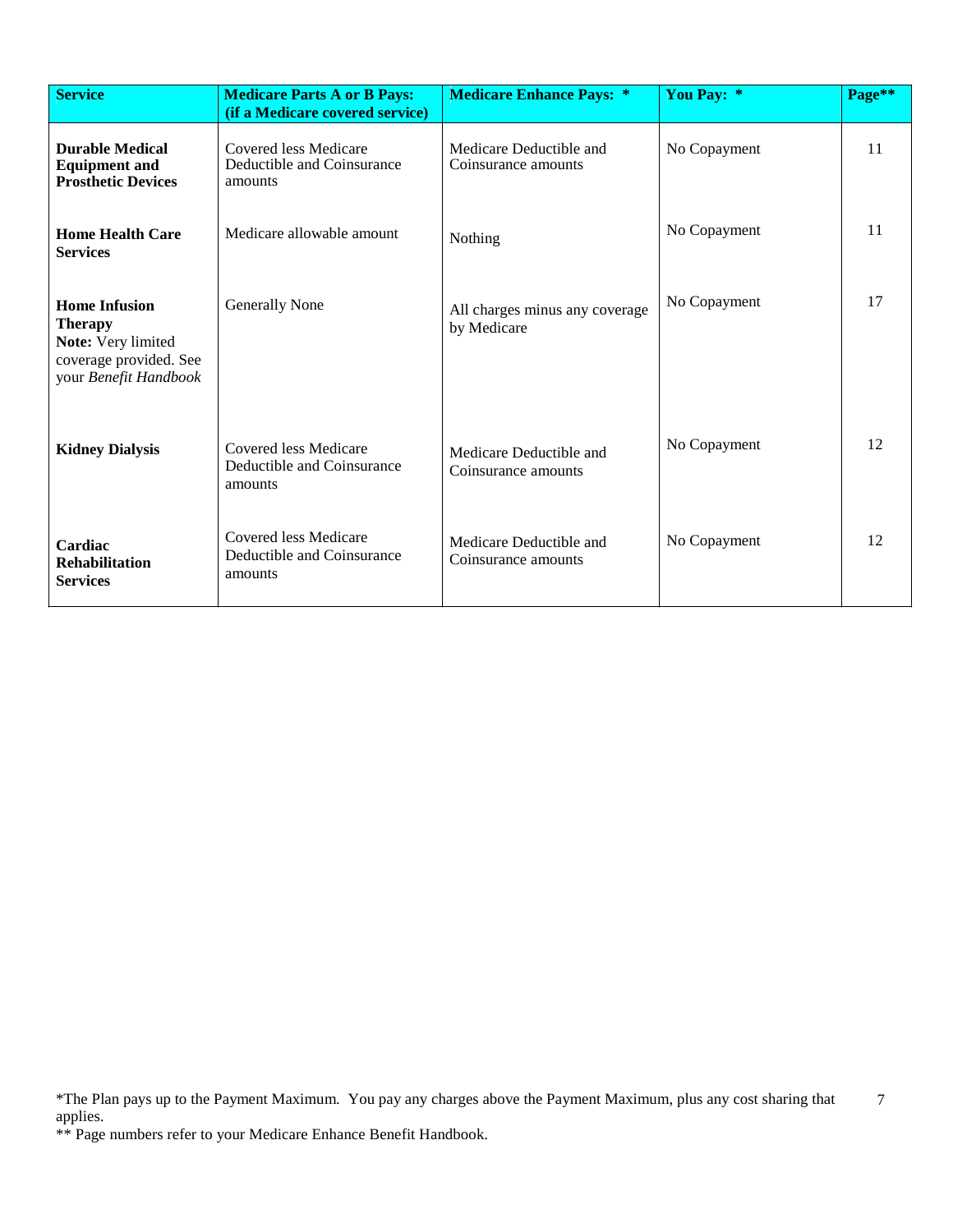| <b>Service</b>                                                                                                                                                                                                                                                                                                                                                                                                                                                                            | <b>Medicare Pays:</b><br>(if a Medicare covered | <b>Medicare Enhance Pays: *</b> | You Pay: * | Page** |
|-------------------------------------------------------------------------------------------------------------------------------------------------------------------------------------------------------------------------------------------------------------------------------------------------------------------------------------------------------------------------------------------------------------------------------------------------------------------------------------------|-------------------------------------------------|---------------------------------|------------|--------|
|                                                                                                                                                                                                                                                                                                                                                                                                                                                                                           | service)                                        |                                 |            |        |
|                                                                                                                                                                                                                                                                                                                                                                                                                                                                                           |                                                 |                                 |            |        |
| <b>Dental Services Inpatient</b><br>or Surgical Day Care<br><b>Oral Surgery</b><br>The removal of 7 or more<br>permanent teeth, removal<br>of one or more impacted<br>teeth, excision of<br>radicular cysts involving<br>the roots of three or more<br>teeth, gingivectomies<br>(including osseous<br>surgery) of two or more<br>gum quadrants.                                                                                                                                           | Nothing                                         | All charges                     | Nothing    | 13, 18 |
| Benefits are only provided<br>for the above procedures<br>when the Subscriber has a<br>serious medical condition<br>that makes it Medically<br>necessary that he or she be<br>admitted to a general<br>hospital as an inpatient or<br>to a surgical day care unit<br>or ambulatory surgical<br>facility as an outpatient in<br>order for the dental care to<br>be performed safely.<br>Serious medical conditions<br>include, but are not limited<br>to, hemophilia and heart<br>disease. |                                                 |                                 |            |        |

<sup>\*</sup>The Plan pays up to the Payment Maximum. You pay any charges above the Payment Maximum, plus any cost sharing that applies. 8

<sup>\*\*</sup> Page numbers refer to your Medicare Enhance Benefit Handbook.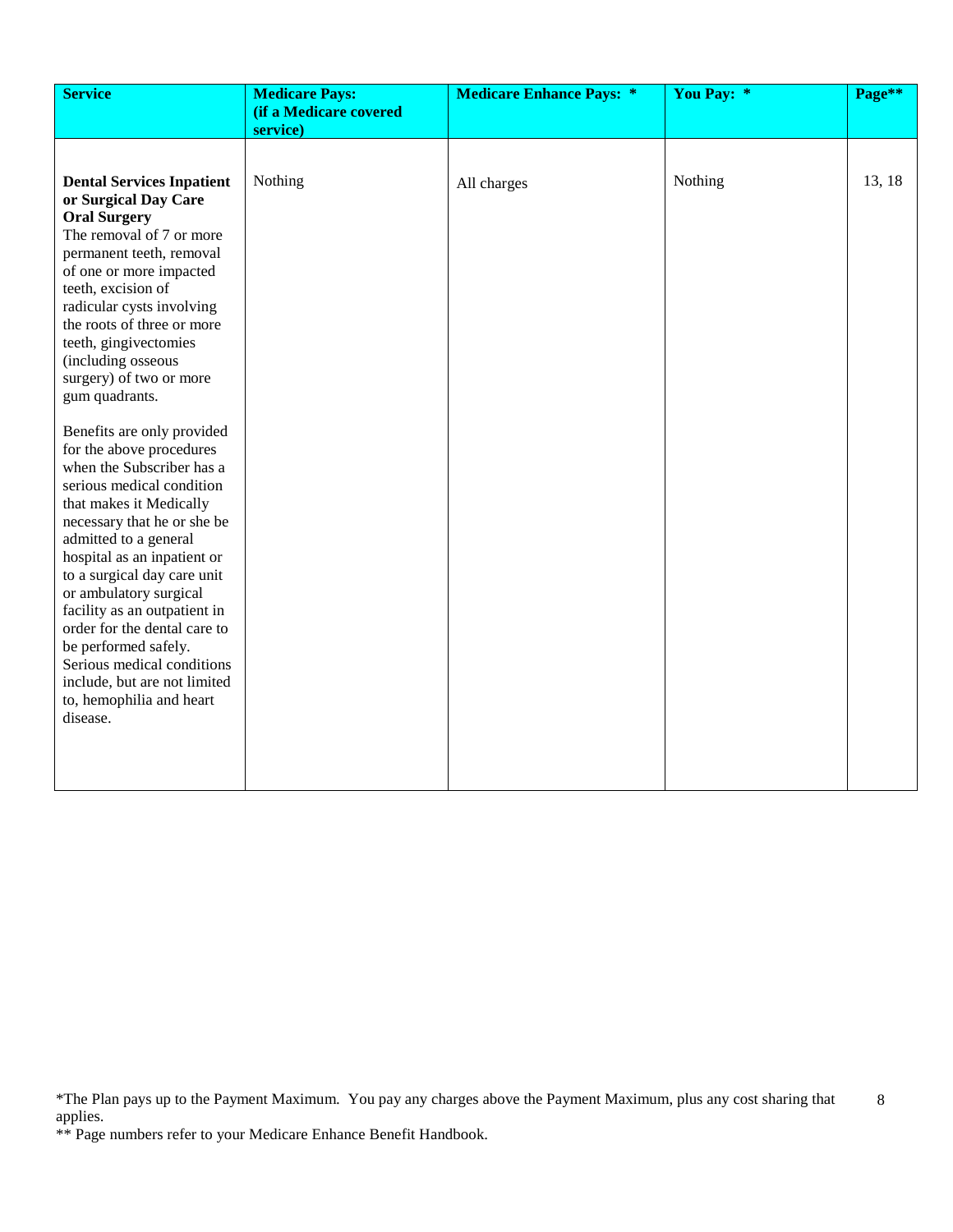# **SECTION 6: STATE MANDATED BENEFITS**

### **The plan will cover the benefits in this section when Medicare coverage is not available:**

| <b>Service</b>                                                                                                                                                                                                                                              | <b>Medicare Parts A or B Pays:</b> | <b>Medicare Enhance Pays: *</b> | You Pay: *   | Page** |
|-------------------------------------------------------------------------------------------------------------------------------------------------------------------------------------------------------------------------------------------------------------|------------------------------------|---------------------------------|--------------|--------|
|                                                                                                                                                                                                                                                             | (if a Medicare covered service)    |                                 |              |        |
| <b>Inpatient Mental</b><br><b>Health Care</b><br>For all Mental and<br>Emotional disorders.<br>Note: Benefits are<br>provided up to 60 days<br>per calendar year                                                                                            | Nothing                            | All charges                     | No Copayment | 14     |
| For Biologically-Based<br>and Rape Related<br>Mental and Emotional<br>Disorders (including<br><b>Substance Abuse</b><br>Disorders).<br>Note: Benefits are<br>provided for the same<br>number of days as the<br>coverage provided for a<br>physical illness. | Nothing                            | All charges                     | No Copayment | 14     |
| <b>Outpatient Mental</b><br><b>Health Care</b>                                                                                                                                                                                                              |                                    |                                 |              |        |
| For all Mental and<br>Emotional disorders.<br>Benefits are provided<br>up to 24 visits per<br>calendar year                                                                                                                                                 | Nothing                            | All charges                     | No Copayment | 14     |
| For Biologically-Based<br>and Rape Related<br>Mental and Emotional<br>Disorders (including<br><b>Substance Abuse</b><br>Disorders).<br>Benefits are provided<br>for unlimited visits                                                                        | Nothing                            | All charges                     | No Copayment | 14     |

\*\* Page numbers refer to your Medicare Enhance Benefit Handbook.

<sup>\*</sup>The Plan pays up to the Payment Maximum. You pay any charges above the Payment Maximum, plus any cost sharing that applies. 9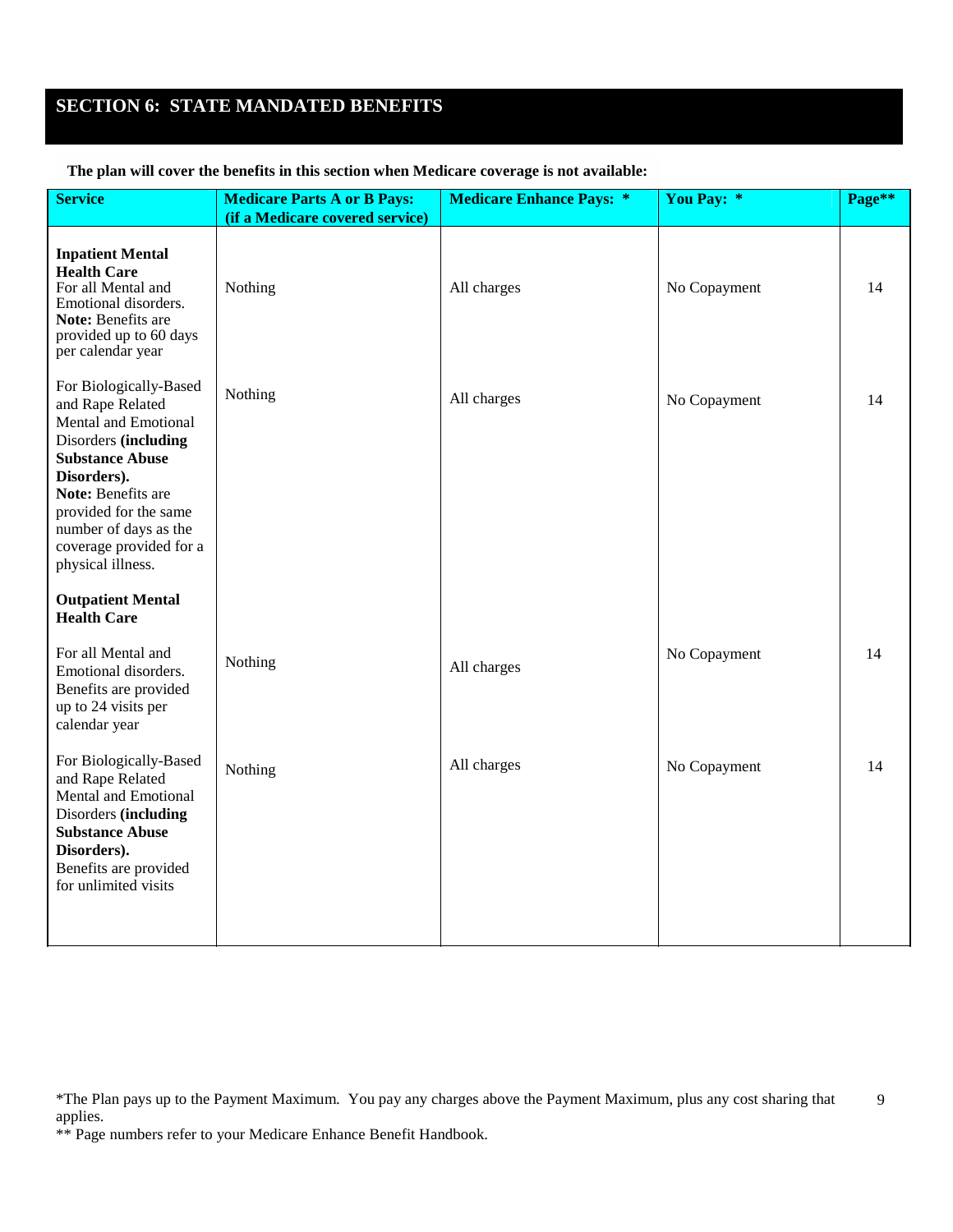| <b>Service</b>                                                                                                                  | <b>Medicare Parts A or B Pays:</b><br>(if a Medicare covered service) | <b>Medicare Enhance Pays: *</b>                | You Pay: *                                                                                                                                                                                                                                                           | Page** |
|---------------------------------------------------------------------------------------------------------------------------------|-----------------------------------------------------------------------|------------------------------------------------|----------------------------------------------------------------------------------------------------------------------------------------------------------------------------------------------------------------------------------------------------------------------|--------|
| <b>Partial Hospitalization</b><br>for Mental Health and<br><b>Substance abuse</b>                                               | Covered less Medicare<br>Deductible and Coinsurance<br>amounts        | Medicare Deductible and<br>Coinsurance amounts | No Copayment                                                                                                                                                                                                                                                         | 14     |
| Detoxification,<br>Psychopharmacologic<br>al, Psychological<br>Testing, and<br>Neuropsychological<br><b>Assessment Services</b> | <b>Covered less Medicare</b><br>Deductible and Coinsurance<br>amounts | Medicare Deductible and<br>Coinsurance amounts | No Copayment                                                                                                                                                                                                                                                         | 15     |
| <b>Scalp Hair Prosthesis</b><br>(Wigs)                                                                                          | Nothing                                                               | Up to \$350 per calendar year                  | All charges in excess of<br>\$350                                                                                                                                                                                                                                    | 15     |
| <b>Low Protein Foods</b>                                                                                                        | Nothing                                                               | Up to \$5,000 per calendar year                | All charges in excess of<br>\$5,000                                                                                                                                                                                                                                  | 15     |
| <b>Special Formulas for</b><br><b>Malabsorption</b>                                                                             | Nothing                                                               | Full benefits                                  | No Copayment                                                                                                                                                                                                                                                         | 15     |
| <b>Hypodermic Needles</b><br>and Syringes                                                                                       | Nothing                                                               | Full benefits                                  | If you have the Plan's<br>prescription drug<br>coverage, your<br>Copayment is listed on<br>your ID card. If you do<br>not have the Plan's<br>prescription drug<br>coverage, then you will<br>pay the lower of the<br>pharmacy's retail price or<br>a \$10 Copayment. | 15     |

<sup>\*</sup>The Plan pays up to the Payment Maximum. You pay any charges above the Payment Maximum, plus any cost sharing that 9 applies.

<sup>\*\*</sup> Page numbers refer to your Medicare Enhance Benefit Handbook.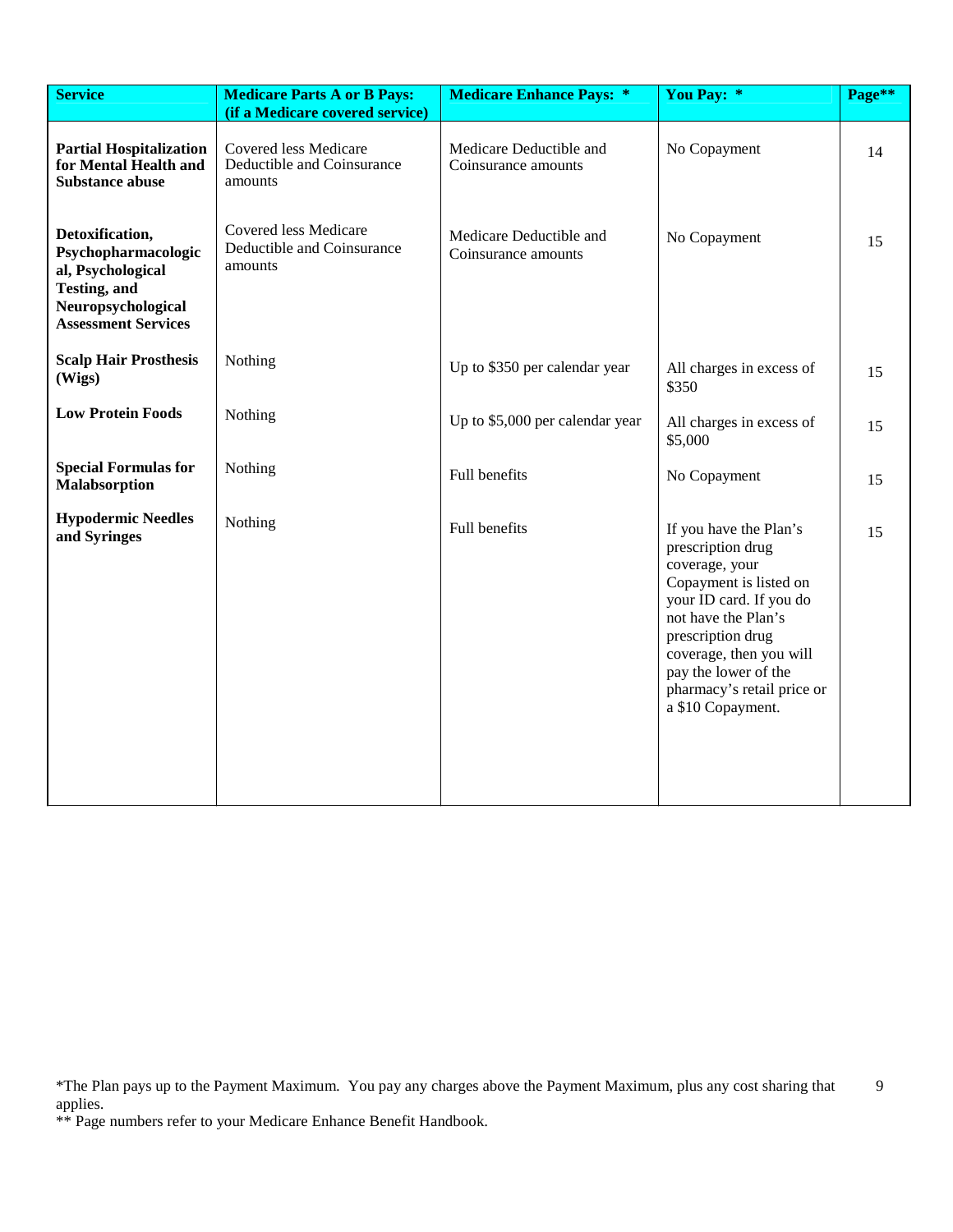# **SECTION 7: WHAT THE PLAN DOES NOT COVER**

#### **A. No benefits will be provided by the Plan for any of the following**:

- 1. Any product or service that is not covered by Medicare unless specifically listed as a Covered Service in this *Benefit Handbook*, the *Schedule of Benefits* or the *Prescription Drug Brochure (if applicable)*.
- 2. Any charges for products or services covered by a Medicare Advantage plan operated under Medicare Part C or a Prescription Drug Plan (PDP) under Medicare Part D.
- 3. Any product or service obtained at an unapproved hospital (or other facility) if Medicare requires that a service be provided at a hospital (or other facility) specifically approved for that service. This exclusion applies to weight loss (bariatric) surgery; liver, lung, heart and heart-lung transplants; and any other services Medicare determines must be obtained at a hospital (or other facility) that has been specifically approved for a specific service to be eligible for coverage by Medicare.
- 4. Any product or service that is provided to you after the date on which your enrollment in the plan has ended.
- 5. Any charges that exceed the Payment Maximum. (Please see the Glossary for the definition of "Payment Maximum.")
- 6. Any products or services received in a hospital not certified to provide services to Medicare beneficiaries, unless (1) the hospital is outside the United States, (2) the Subscriber's Plan includes benefits for services outside of the United States, and (3) coverage is available under that benefit.
- 7. Any product or service for which no charge would be made in the absence of insurance.

#### B. No Benefits will be provided by the Plan for any of the following unless covered by Medicare Parts A or B:

- **1.** Any product or service that is not Medically Necessary.
- **2.** Any product or service (1) for which you are legally entitled to treatment at government expense or (2) for which payment is required to be made by a Workers' Compensation plan or laws of similar purpose.
- **3.** Any charges for inpatient care over the semi-private room rate, except when a private room is Medically Necessary.
- **4.** Any product or service received outside of the United States that is: (1) related to the provision of routine or preventive care of any kind; (2) a service that was, or could have been, scheduled before leaving the United States, even if such scheduling would have delayed travel plans; (3) a form of transportation, including transportation back to the United States, except road ambulance to the nearest hospital; or (4) a service that would not be a covered by Medicare or the Plan in the United States.
- **5.** Any product or service that is Experimental or Unproven. (Please see the Glossary for the definition of "Experimental or Unproven.")
- **6.** Private duty nursing.
- **7.** Cosmetic services or products, including, but not limited to, cosmetic surgery, except for services required to be covered under the Women's Health and Cancer Rights Act of 1998.
- **8.** Rest or Custodial Care.
- **9.** Eyeglasses and contact lenses, or examinations to prescribe, fit, or change eyeglasses or contact lenses unless specifically listed as a Covered Service in your *Schedule of Benefits*. (Note that Medicare provides limited benefits for eye glasses or contact lenses after cataract surgery.).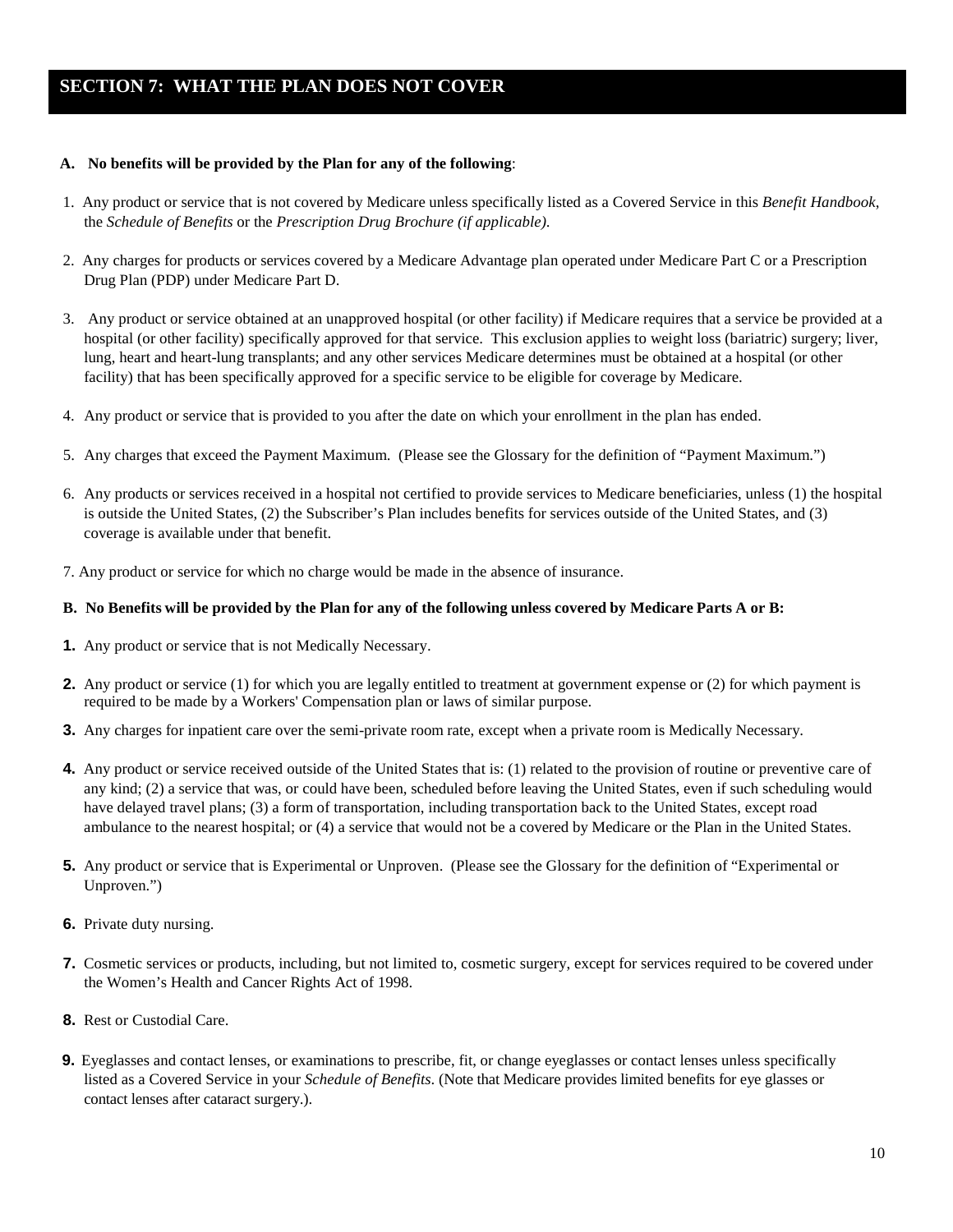- **10.** Hearing aids.
- **11.** Biofeedback, massage therapy (including myotherapy), sports medicine clinics, treatment with crystals or routine foot care services such as the trimming of corns and bunions, removal of calluses, unless such care is Medically Necessary due to circulatory system disease such as diabetes.
- **12.** Foot orthotics, except as required for the treatment of severe diabetic foot disease.
- **13.** Any form of hair removal or restoration, including, but not limited to, electrolysis, laser treatment, transplantation or drug therapy. (Please see Section III.C.3. for the coverage provided for wigs)
- **14.** Dental Services, including, but not limited to, restorative, periodontal, orthodontic, endodontic, prosthodontic services (including any services related to dentures), or any Dental Services relative to the treatment of temporomandibular joint dysfunction (TMJ), except that (1) the Plan will cover the Medicare coinsurance and deductible amount for any Dental Service that has been covered by Medicare. (Please see the Glossary for the definition of "Dental Services.")
- **15.** Infertility services or any related services supplies or drugs, including, but not limited to, in-vitro fertilization (IVF), gamete intrafallopian transfer (GIFT), zygote intrafallopian transfer (ZIFT), intra-cytoplasmic sperm injection, donor egg procedures (including related egg and inseminated egg procurement), the preservation of eggs or sperm, voluntary sterilization or the reversal of voluntary sterilization, or any form or Surrogacy. (Please see the Glossary for the definition of "Surrogacy.")
- **16.** Ambulance services except as specified in this *Benefit Handbook* or the *Schedule of Benefits*. No benefits will be provided for transportation other than by ambulance.
- **17.** Exercise equipment; or personal comfort or convenience items such as radios, telephone, television, or haircutting services.
- **18.** Any product or service provided by (1) anyone related to you by blood, marriage or adoption, or (2) anyone who ordinarily lives with you.
- **19.** Refractive eye surgery, including laser surgery, orthokeratology or lens implantation for correction of myopia, hyperopia and astigmatism.
- **20.** Any products or services related to diet plans or weight loss programs, including diet foods, drinks or drugs of any kind. (However, the Plan will cover Medicare Coinsurance and Deductible amounts for professional services or surgery covered by Medicare for the treatment of obesity.)
- **21.** Drugs or medications that can be self-administered unless (1) the Employer Group has purchased prescription drug coverage on behalf of the Subscriber and coverage for such drug or medication is provided for in the *Prescription Drug Brochure*, (2) the drug or medication is covered by Medicare Parts A or B; or (3) coverage for the drug or medication is mandated by Massachusetts law.
- **22.** Educational services or testing; services for problems of school performance; sensory integrative praxis tests, vocational rehabilitation, or vocational evaluations focused on job adaptability, job placement, or therapy to restore function for a specific occupation.
- **23.** Planned home births.
- **24.** Gender reassignment surgery or any related drugs and procedures.
- **25.** Devices or special equipment needed for sports or occupational purposes.
- **26.** Charges for any products or services, including, but not limited to, professional fees, medical equipment, drugs, and Hospital or other facility charges, that are related to any care that is not a Covered Service under this *Benefit Handbook*.
- **27.** Acupuncture, aromatherapy, or alternative medicine